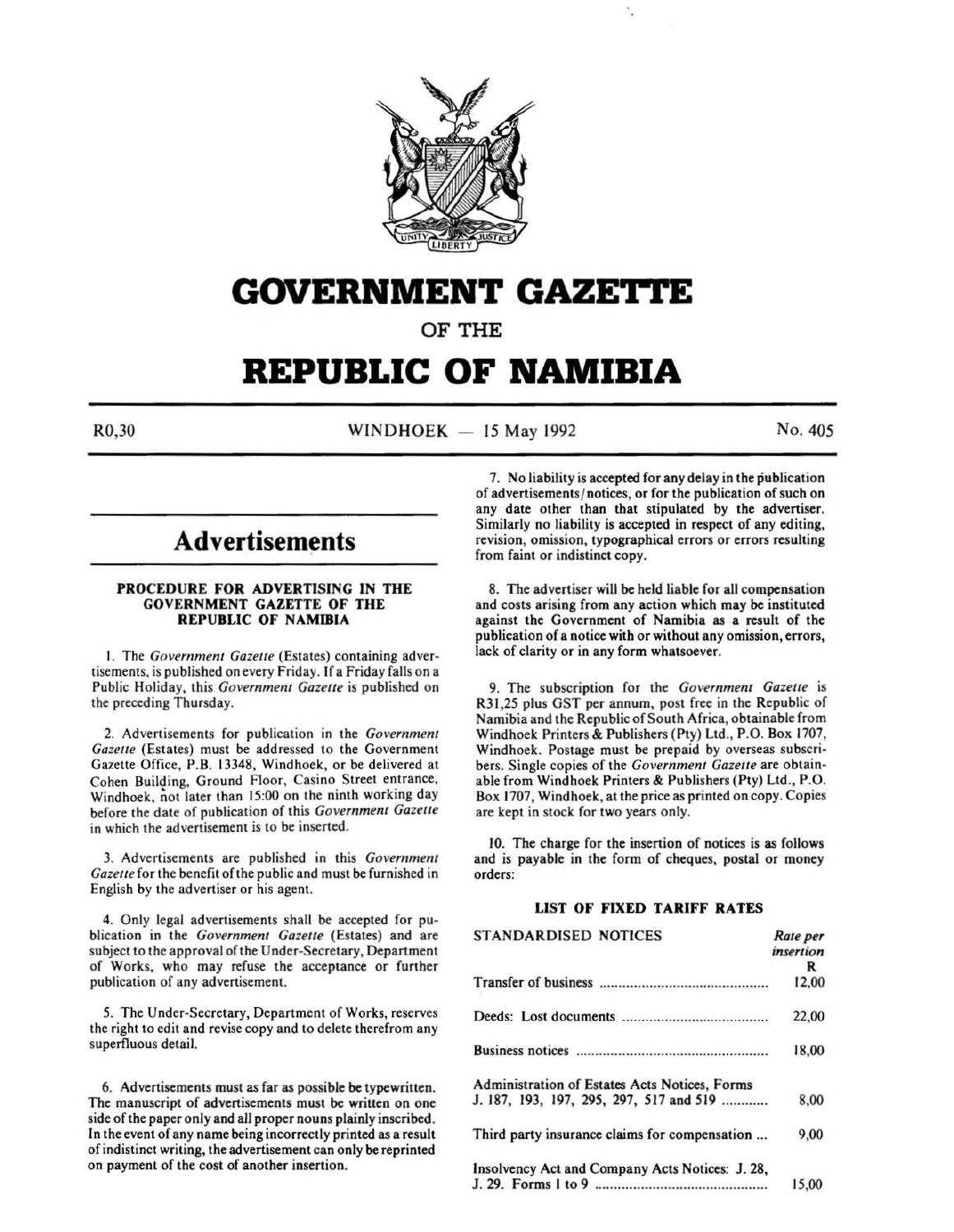| $N.B.$ — Forms 2 and 6 — additional statements<br>according to word count table, added to the basic   |        | Trade mai                                              |
|-------------------------------------------------------------------------------------------------------|--------|--------------------------------------------------------|
| traffic.                                                                                              |        | Liquidato                                              |
| Change of name (two insertions)                                                                       | 108,00 | <b>SALES IN</b>                                        |
| Naturalisation notices (including a reprint for the                                                   | 8.00   | Sales in ex                                            |
| Unclaimed moneys $-$ only in the Government<br>Gazette, closing date 15 January (per entry of         | 3,00   | Public aud<br>Up to $753$<br>76 to 250 ·<br>251 to 350 |
|                                                                                                       | 18,00  | ORDERS                                                 |
|                                                                                                       | 8,00   | Provision<br>$tions$                                   |
| NON-STANDARDISED NOTICES                                                                              |        | Reduction<br>compromi                                  |
| Company notices:                                                                                      | R      | Judical m<br>and exten:                                |
| Short notices: Meetings, resolutions, offers of<br>compromise, conversions of companies, voluntary    |        | Extension<br>Supersessi                                |
| windings-up, et.: closing of members' registers<br>for transfer and/or declarations of dividends      | 40,00  | 11. The<br>than the r                                  |
| Declaration of dividends with profit statements,                                                      | 90,00  | of R3,00 p<br>calculated                               |
| Long notices: Transfers, changes in respect of<br>shares or capital, redemptions, resolutions, volun- | 120,00 | 12. No.<br>is prepaid<br>made pay<br>Works, P          |
|                                                                                                       |        |                                                        |

|                                                   | 40,00  |
|---------------------------------------------------|--------|
| Liquidators' and other appointees' notices        | 25,00  |
| SALES IN EXECUTION AND OTHER PUBLIC SALES:        |        |
|                                                   | 65,00  |
| Public auctions, sales and tenders:               |        |
|                                                   | 22,00  |
|                                                   | 54,00  |
|                                                   | 82,00  |
| ORDERS OF THE COURT.                              |        |
| Provisional and final liquidations or sequestra-  |        |
|                                                   | 50,00  |
| Reduction or change in capital mergers, offers of |        |
|                                                   | 120,00 |
| Judical managements, curator bonis and similar    |        |
|                                                   | 120,00 |
|                                                   | 15,00  |
| Supersession and discharge of petitions (J. 158)  | 15,00  |

e charge for the insertion of advertisements other notices mentioned in paragraph 10 is at the rate er cm double column. (Fractions of a cm must be as a cm).

advertisements shall be inserted unless the charge Cheques, drafts, postal or money orders must be yable to the Under-Secretary, Department of rivate Bag 13348, Windhoek.

#### FORM J 187

#### LIQUIDATION AND DISTRIBUTION ACCOUNTS IN DECEASED ESTATES LYING FOR INSPECTION

In terms of section 35(5) of Act 66 of 1965, notice is hereby given that copies of the liquidation and distribution accounts (first and final, *unless otherwise stated)* in the estates specified below will be open for the inspection of all persons interested therein for a period of 21 days (or shorter or longer if *specially stated)* from the date specified or from the date of publication hereof, whichever may be the later, and at the offices of the Master and Magistrates as stated.

Should no objection thereto be lodged with the Master concerned during the specified period, the executors will proceed to make payments in accordance with the accounts.

567/91 LOUW Paul Johannes, 1501150119, Gobabis. Gobabis, Windhoek. First National Trust, P.O. Box 448, Windhoek.

328/91 SCHULZ (born Mayr) Magdalena, 010801 01 0012 7, c/o Old Age Home, Otjiwarongo. Widow. Otjiwarongo, Windhoek. Van der Westhuizen & Greeff, Agents for Executor, P.O. Box 47, Otjiwarongo.

313/91 BEUKES Anna Maria Susanna Jacoba, 030205 01 0001 4, Aranos. Aranos, Windhoek. First National Trust, P.O. Box 448, Windhoek.

511/91 WOLFAARDT Adriaan Marthinus, 240429 01 0005 7, Windhoek. Johanna Christina Wolfaardt. Windhoek, Windhoek. First National Trust, P.O. Box 448, Windhoek.

316/91 JANSEN VAN RENSBURG Johanna Gertruida, 430803 01 0022 5, cnr. of Mark and Rivier Streets, Mariental. Casper Jansen van Rensburg. 520707 01 0100 1. Mariental, Windhoek. Old Mutual, 1st Floor, Old Mutual Building, 299 Independence Avenue, Windhoek.

 $\overline{a}$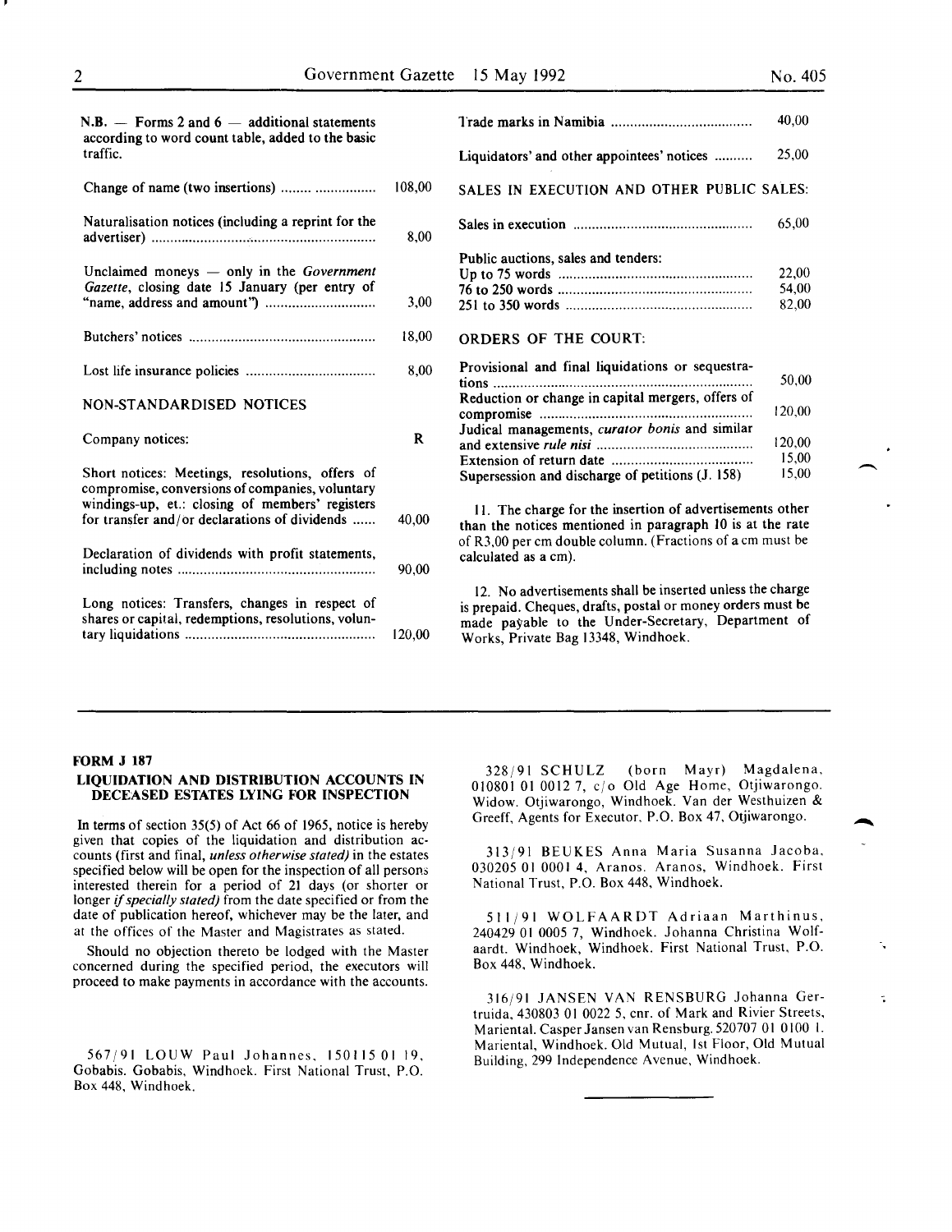$\overline{\phantom{a}}$ 

FORM J 193

#### NOTICE TO CREDITORS IN DECEASED ESTATES

All persons having claims against the estates mentioned below are hereby called upon to lodge their claims with the executors concerned, whithin 30 days (or otherwise as indicated) calculated from the date of publication hereof. The information is given in the following order: Estate number, surname and christian names, date of birth, identity number, last address, date of death; surviving spouse's names, surname, date of birth and identity number; name and address of executor or authorised agent, period allowed for !odgement of *claims* if *other than 30 days.* 

149/92 LUBOWSKI Johanna Juliane Annaliese, Windhoek, 25 April 1905, 050425 00 1300 I, Hermiene Offenhaus, Liideritz, 22 February 1992. First National Trust, P.O. Box 448, Windhoek.

129/92 SCHWIEGER Kunigunda, Windhoek, 31 January 1909, 090131 01 0001 3, No. 10 Germania Street, Otjiwarongo, 28 February 1992. First National Trust, P.O. Box 448, Windhoek.

HOLLOWAY John Dry, Windhoek, 27 July 1953, 530727 OJ 0007 7, Tsumeb, 7 December 1991. Maria Susanna Gertruida Holloway, 20 March 1966, 660320 01 0010 2. Standard Bank Namibia Ltd., (Registered Bank), Trustee Branch, P.O. Box 2164, Windhoek.

138/92 VON FRANKENBERG-L0TTWITZ (Luettwutz) Häthe (Kaethe) Helena (Helene), Windhoek, II August 1908,080811 01 0006 9, No. 114 Uhland Street, Klein Windhoek, 29 February 1992. C.J. Hinrichsen, Lorentz & Bone, Standard Bank Chambers, Independence Avenue, P.O. Box 85, Windhoek.

JUNIUS Neno Frans, Windhoek, 6 April 1910, 100406 50 0600 0, House No. 106, 14de Straat, Keetmanshoop, I April 1992. Anna Maria Junius, 21 May 1922. Bank Windhoek Limited (Estate and Trust Department), P.O. Box 15, Windhoek.

DU PLOOY Johannes Jurie, Windhoek, 26 March 1919, 190326 01 0008 0, Farm "Genadepan" No. 411, Aranos District, P.O. Box 59, Aranos, 10 April 1992. Standard Bank Namibia Ltd., (Registered Bank), Trustee Branch, P.O. Box 2164, Windhoek.

SIEMENS Ferdinand George, 27 December 1913, 131227 01 0002 5, Outjo, 29 March 1992. Standard Bank Limited, (Registered Bank), Trustee Branch, P.O. Box 2164, Windhoek.

SIEMENS Gertruida Johanna Elizabeth, 31 December 1924, 241231 01 0002 5, Outjo, 14 April 1992. Standard Bank Limited,(Registered Bank), Trustee Branch, P.O. Box 2164, Windhoek.

#### FORM 4

#### LIQUIDATION ACCOUNTS AND PLANS OF DISTRIBUTION OR CONTRIBUTION IN SEQUESTRATED ESTATES OR COMPANIES BEING WOUND UP

Pursuant to section 108(2) of the Insolvency Act, 1936, section 136(2) of the Companies Act, 1926, and section 406(3) of the Companies Act, 1973, notice is hereby given that the liquidation account and plans of distribution or contribution in the estates or the companies mentioned below will lie open for inspection by creditors or contributories at the offices of the Master and the Magistrates stated therein, for a period of 14 days, or for such a period as stated therein, from the dates mentioned below or from the date of publication hereof, whichever may be the later date.

Wl2/85 Insolvent Estate A.W.S.L. van Schalkwyk. Eleventh Liquidation & Distribution Account. At the office of the Master of the High Court and the Magistrate, Magistrate's Office, Mariental for a period of 14 days as from the 15th May 1992. I.R. Mclaren, Trustee, Investment Trust Co. (Pty) Ltd., P.O. Box 21204, Windhoek.

#### FORM J 29

#### FIRST MEETINGS OF CREDITORS. CONTRIBUTORIES, MEMBERS OR DEBENTURE-HOLDERS OF SEQUESTRATED ESTATES, COMPANIES BEING WOUND UP OR PLACED UNDER PROVISIONAL JUDICIAL MANAGEMENT

The estates and companies mentioned below having been placed under sequestration, being wound up or having been placed under provisional judicial management by order of the Supreme Court of South West Africa, Masters of the Supreme Court hereby given notice, pursuant to section 17(4) and 40(1) of the Insolvency Act, 1936, section 119(3), 125(1) and 196bis(4) of the Companies Act, 1926, and sections 356(1), 364(1) and 429 of the Companies Act, 1973, that first meeting of creditors, contributories, members or debenture-holders of the said estates or companies will be held on the dates and at the times and places mentioned below, for proof of claims against the estates or companies, the election of trustees, liquidators or judicial managers or managers or provisional judicial managers or for the purposes referred to in section 364 or 431 of Act 61 or 1973, as the case may be.

Meetings in a place in which there is a Master's office, will be held before the Master; elsewhere they will be held before the Magistrate.

WS/92 Auto Park (Proprietary) Limited. 14 February 1992. 10 April 1992. High Court of Namibia, 10:00, 27 May 1992, Master's Office, Windhoek.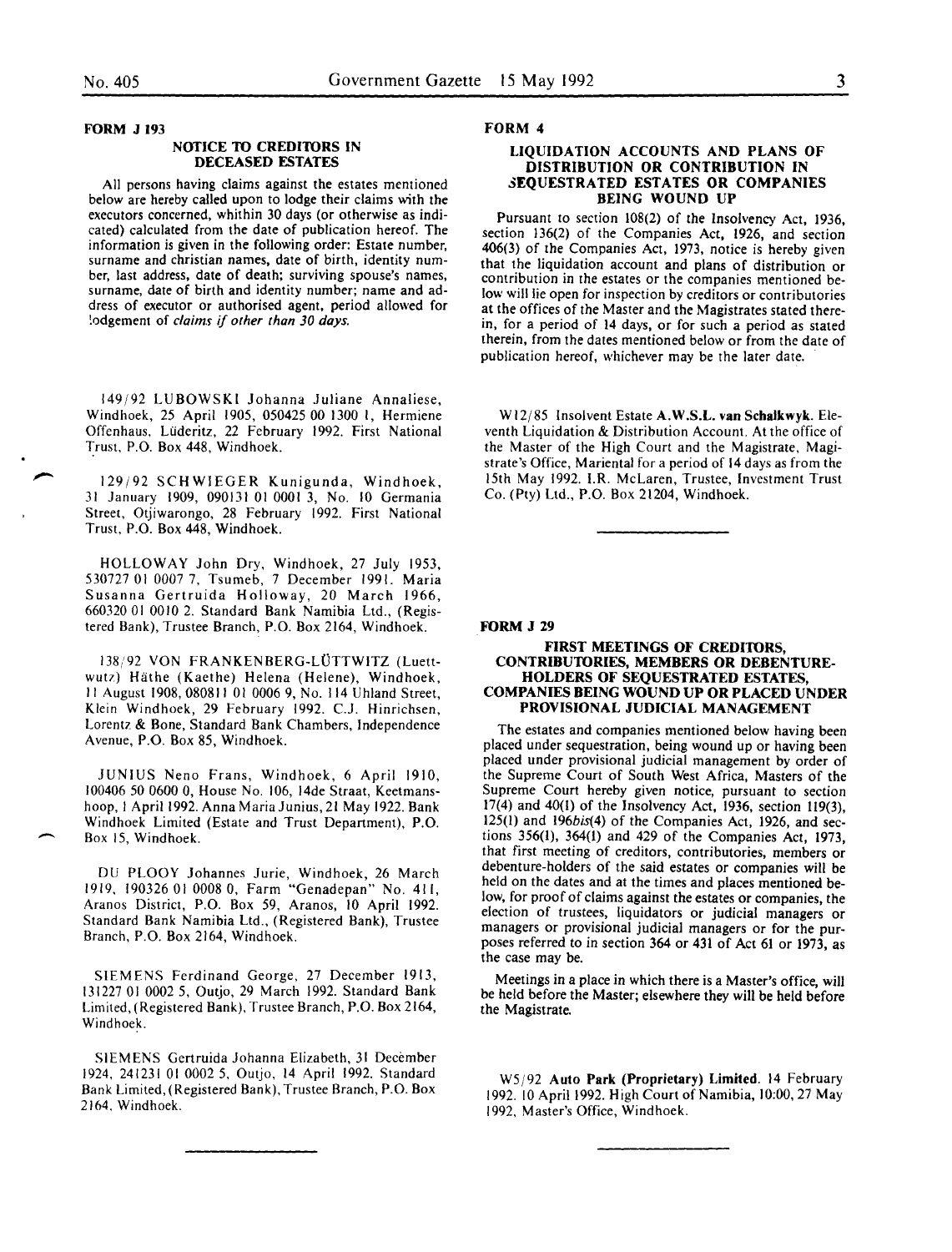-

-

# NOTICE OF TRANSFER OF BUSINESS

Kindly take notice that FOURTEEN DAYS after publication of this Notice application will be made to the Licensing Court, Outjo, for the transfer of the General Dealer Licence, held by GABRIEL DANIEL NEL, trading as THE SHOP SHOP at Erf No. 69, Kerk Street, Outjo, to HENDRIK CARL GERSBACH VAN BLERK, who will carry on business for his own account under the same name and address.

This application shall also serve as notice being given in terms of Section 34 of the Insolvency Act of 1936.

DATED and SIGNED at OUTJO this lOth day of April 1992.

A. DAVIDS & CO. ATTORNEY FOR APPLICANT P.O. Box 106 Outjo

### NOTICE OF TRANSFER OF BUSINESS

Kindly take notice that FOURTEEN DAYS after publication of this Notice application will be made to the Licensing Court, Outjo, for the transfer of the General Dealer Licence, held by ELIZABETH NEL, trading as CARO BLOEMISTE at Erf No. 121, Etosha Street, Outjo, to ESEBEL MARTINA PRETORIUS, who will carry on business for her own account under the name CARO BLOEMISTE/ISA-MODES on the same premises for her own account.

This application shall also serve as notice being given in terms of Section 34 of the Insolvency Act of 1936.

DATED and SIGNED at OUTJO this lOth day of April 1992.

A. DAVIDS & CO. APPLICANT'S ATTORNEY Voortrekker Street P.O. Box 106 Outjo

# IN THE HIGH COURT OF NAMIBIA A. DAVIDS & CO.

In the matter between:

SWA BUILDING SOCIETY Plaintiff and **GERHARDUS JOHANNES** JAKOBUS DE JAGER Defendant

NOTICE OF SALE IN EXECUTION

Pursuant to a Judgement of the above Honourable Court granted on 6 March 1992, the following immovable property will be sold by the Deputy Sheriff of the District of Windhoek on Monday, the 8th day of June 1992, at 11:00, at Erf No. 257, Academia Township, 22 Locke Street, Windhoek.

| <b>CERTAIN</b> | Erf No. 257, Academia Township,<br>Windhoek:                  |
|----------------|---------------------------------------------------------------|
| <b>SITUATE</b> | In the Municipality of Windhoek<br>Registration Division "K". |

Prospective buyers are specifically warned to satisfy themselves in regard to any improvements which may exist on the property, as such improvements cannot be described here more fully.

Take further notice that the "Conditions of Sale-in-Execution" will lie for inspection at the office of the Deputy Sheriff at Windhoek and at the Head Office of Plaintiff at Windhoek and Plaintiff's Attorneys, Fisher, Quarmby & Pfeifer, at Windhoek.

DATED at WINDHOEK this 28th day of April 1992.

FISHER, QUARMBY & PFEIFER ATTORNEYS FOR PLAINTIFF 108 SWABS Building Post Street P.O. Box 37 Windhoek

#### NOTICE OF TRANSFER OF BUSINESS

Kindly take notice that FOURTEEN DAYS after publication of this Notice application will be made to the Licensing Court, Outjo, for the transfer of the General Dealer Licence, held by HENNING JEREMIA BES-TER, trading as LEKOMEDS at Erf No. 133, Voortrekker Street, Outjo, to JOHANNA ELIZABETH-GREYLING, who will carry on business for her own account under the same name and address.

This application shall also serve as notice being given in terms of Section 34 of the Insolvency Act of 1936.

DATED and SIGNED at OUTJO this lOth day of April 1992.

ATTORNEYS FOR APPLICANT<br>P.O. Box 106 Outjo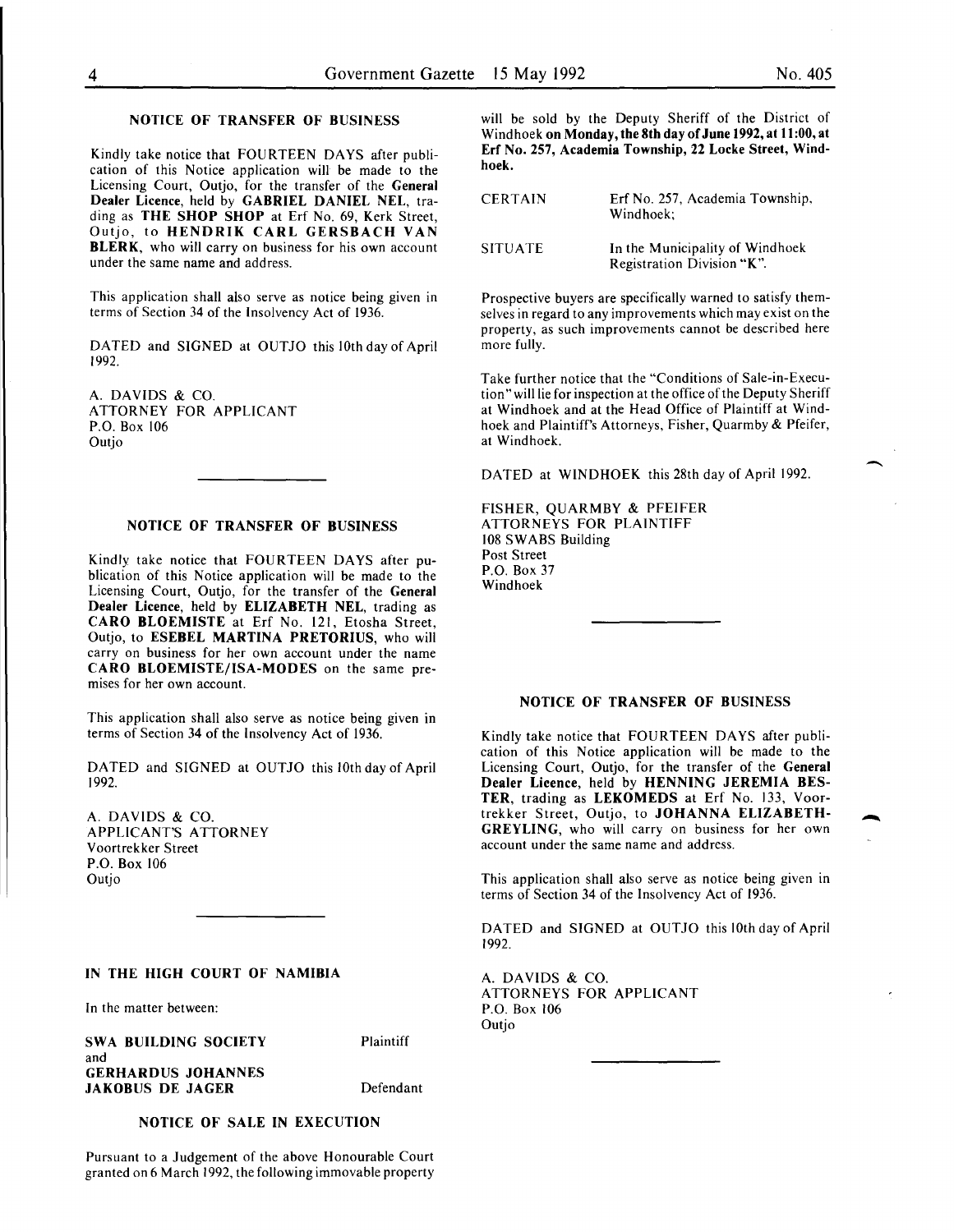I

## **NOTICE**

Please take notice that fourteen (14) days after publication of this notice, application will be made to the Licensing Court of Otjiwarongo, held at Otjiwarongo, for the transfer of the General Dealer, Restaurant, Tobacco (Retail), Fresh Produce and Aerated Mineral Water held by CARL F.W. SMIT and JACOBUS H. VAN RENSBURG who trades under the name of PRIME RIB RESTAU-RANT at Erven 17 and 18, Otjiwarongo, to RICHARD STANLEY OWEN who will also trade under the name PRIME RIB RESTAURANT on the same erven for his own account.

DATED at OTJIWARONGO this 6th day of May 1992.

(Sgd.) P.W. GREEFF VAN DER WESTHUIZEN & GREEFF Voortrekker Street P.O. Box 47 Otjiwarongo

#### IN THE HIGH COURT OF NAMIBIA

In the matter between:

| SWA BUILDING SOCIETY | Plaintiff |
|----------------------|-----------|
| and                  |           |
| RIPANGURA KAPUUO     |           |
| <b>KANGUATJIVI</b>   | Defendant |

# NOTICE OF SALE IN EXECUTION

Pursuant to a Judgement of the above Honourable Court granted on 14 February 1992, the following immovable property will be sold by the Deputy Sheriff of the District of Windhoek, on Monday, the 8th day of June 1992, at 09:00, at Erf No. 875, Hochlandpark Township, Windhoek.

| <b>CERTAIN</b> | Erf No. 875, Hochlandpark Township<br>Windhoek:               |
|----------------|---------------------------------------------------------------|
| <b>SITUATE</b> | In the Municipality of Windhoek<br>Registration Division "K". |

Prospective buyers are specifically warned to satisfy themselves in regard to any improvements which may exist on the property, as such improvements cannot be described here more fully.

Take further notice that the "Conditions of Sale-in-Execution" will lie for inspection at the office of the Deputy Sheriff at Windhoek and at the Head Office of Plaintiff at Windhoek and Plaintiff's Attorneys, Fisher, Quarmby & Pfeifer, at Windhoek.

DATED at WINDHOEK this 28th day of April 1992.

FISHER. QUARMBY & PFEIFER ATTORNEYS FOR PLAINTIFF 108 SWABS Building Post Street Windhoek

#### IN THE MAGISTRATE'S COURT OF OKAHANDJA

HELD AT OKAHANDJA CASE NO.: 441/91

In the matter between:

| SWA BUILDING SOCIETY | Plaintiff |
|----------------------|-----------|
| and                  |           |
| THADEUS SAMENDE      | Defendant |

# NOTICE OF SALE IN EXECUTION

In execution of a Judgement granted by the above Honourable Court, the following property will be sold by public auction by the Court Messenger for the District of Okahandja on Saturday, the 30th day of May 1992, at II :00, at Erf No. 845, Nau-Aib Township, (Extension No. 1), Okahandja.

| <b>CERTAIN</b> | Erf No. 845, Nau-Aib Township<br>(Extension No. 1);            |
|----------------|----------------------------------------------------------------|
| <b>SITUATE</b> | In the Municipality of Okahandja<br>Registration Division "J", |

with all improvements thereon.

#### CONDITIONS OF SALE:

- I. The Sale is subject to the provisions of the Magistrate's Court Act No. 32 of 1944 as amended, and the property will be sold "voetstoots" according to the existing title deed.
- 2. One-tenth of the purchase price shall be payable immediately after the Sale in cash, the balance together with interest thereon at 20% against transfer. which transfer shall be given without delay.
- 3. With improvements on the property although no warranty is given in this regard.
- 4. The complete Conditions of Sale will be read out at the time of the sale, and may be inspected beforehand at the offices of the Court Messenger, the SWA Building Society and Plaintiff's attorneys at Windhoek.

FISHER, QUARMBY & PFEIFER ATTORNEYS FOR PLAINTIFF 2nd Floor SWABS Building Post Street P.O. Box 37 Windhoek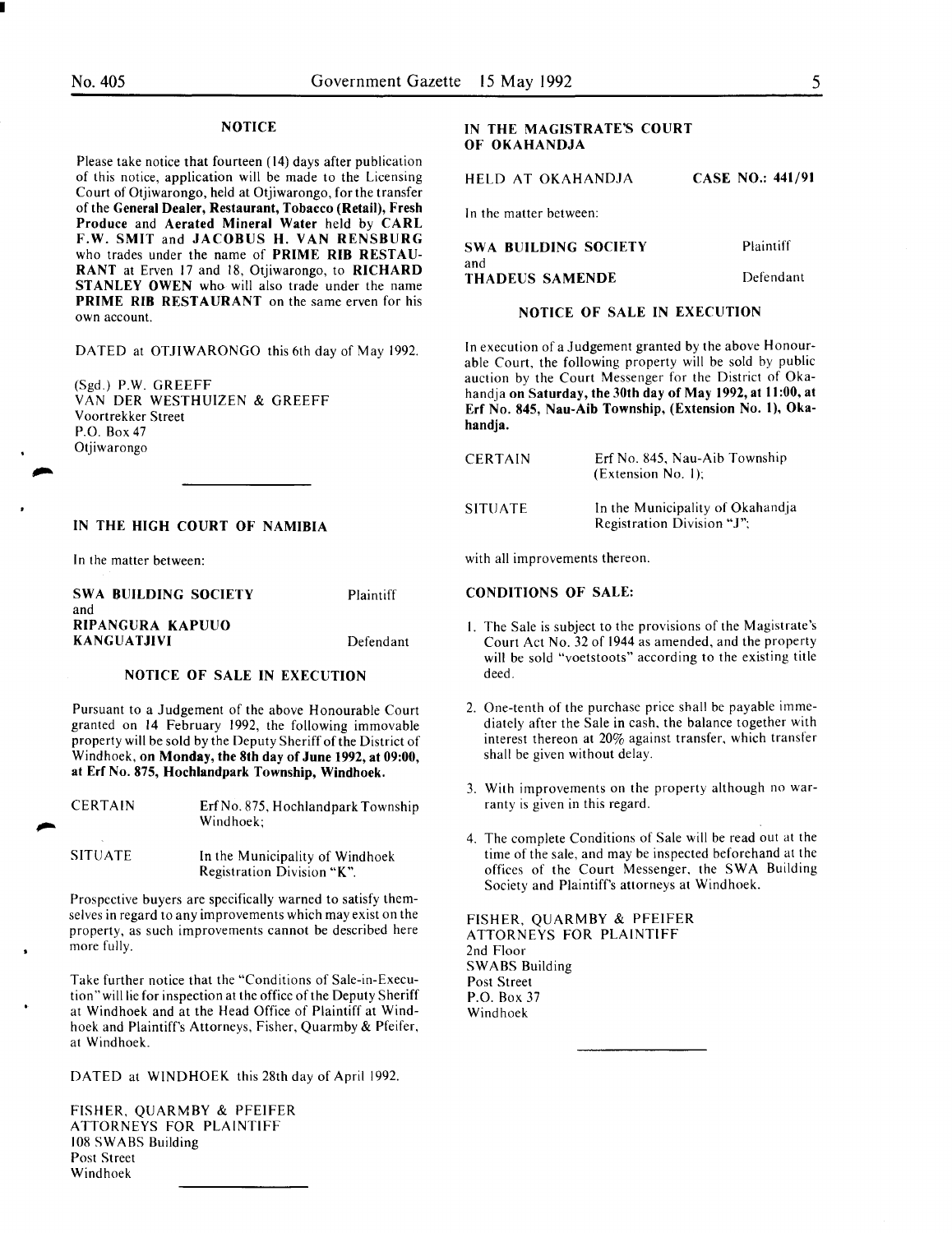-

#### IN THE HIGH COURT OF NAMIBIA

In the matter between:

| <b>SWA BUILDING SOCIETY</b> | Plaintiff |
|-----------------------------|-----------|
| and                         |           |
| <b>ELIZABETH SKRYWER</b>    | Defendant |

#### NOTICE OF SALE IN EXECUTION

Pursuant to a Judgement of the above Honourable Court granted on 27th March 1992, the following immovable property will be sold by the Deputy Sheriff of the District of Windhoek on Tuesday, the 9th day of June 1992, at 14:30, at Erf No. 4090, Khomasdal Township, (Extension No. 2), Windhoek.

| <b>CERTAIN</b> | Erf No. 4090, Khomasdal Township,<br>(Extension No. 2): |
|----------------|---------------------------------------------------------|
| <b>SITUATE</b> | In the Municipality of Windhoek                         |

Registration Division "K".

Prospective buyers are specifically warned to satisfy themselves in regard to any improvements which may exist on the property, as such improvements cannot be described here more fully.

Take further notice that the "Conditions of Sale-in-Execution" will lie for inspection at the office of the Deputy Sheriff at Windhoek and at the Head Office of Plaintiff at Windhoek and Plaintiff's Attorneys, Fisher, Quarmby & Pfeifer, at Windhoek.

DATED at WINDHOEK this 28th day of April 1992.

FISHER, QUARMBY & PFEIFER ATTORNEYS FOR PLAINTIFF 108 SWABS Building Post Street Windhoek

#### IN THE HIGH COURT OF NAMIBIA

In the matter between:

| SWA BUILDING SOCIETY | Plaintiff |
|----------------------|-----------|
| and                  |           |
| FRANK EDWARD PLATT   | Defendant |

# NOTICE OF SALE IN EXECUTION

Pursuant to a Judgement of the above Honourable Court granted on 13th March 1992, the following immovable property will be sold by the Deputy Sheriff of the District of Windhoek on Monday, the 8th day of June 1992, at 12:00, at Erf No. 3169, (Extension No. 3), Pronkertjie Street, Khomasdal, Windhoek.

CERTAIN Erf No. 3169, (Extension No.3), Khomasdal;

#### SITUATE In the Municipality of Windhoek Registration Division "K".

Prospective buyers are specifically warned to satisfy themselves in regard to any improvements which may exist on the property, as such improvements cannot be described here more fully.

Take further notice that the "Conditions of Sale-in-Execution" will lie for inspection at the office of the Deputy Sheriff at Windhoek and at the Head Office of Plaintiff at Windhoek and Plaintiff's Attorneys, Fisher, Quarmby & Pfeifer, at Windhoek.

DATED at WINDHOEK this 28th day of April 1992.

FISHER, QUARMBY & PFEIFER ATTORNEYS FOR PLAINTIFF 108 SWABS Building Post Street Windhoek

#### IN THE HIGH COURT OF NAMIBIA

In the matter between:

| <b>SWA BUILDING SOCIETY</b> | Plaintiff |
|-----------------------------|-----------|
| and                         |           |
| <b>TIMOTHEUS TJIRIMUJE</b>  | Defendant |

### NOTICE OF SALE IN EXECUTION

Pursuant to a Judgement of the above Honourable Court granted on 20th March 1992, the following immovable property will be sold by the Deputy Sheriff of the District of Windhoek on Tuesday, the 9th day of June 1992, at 15:30, at Erf No. 2557, Wanaheda Township, (Extension No. 4), Windhoek.

| <b>CERTAIN</b> | Erf No. 2557, Wanaheda Township<br>(Extension No. 4): |  |
|----------------|-------------------------------------------------------|--|
| <b>SITUATE</b> | In the Municipality of Windhoek                       |  |

In the Municipality of Windhoek Registration Division "K ".

Prospective buyers are specifically warned to satisfy themselves in regard to any improvements which may exist on the property, as such improvements cannot be described here more fully.

Take further notice that the "Conditions of Sale-in-Execution" will lie for inspection at the office of the Deputy Sheriff at Windhoek and at the Head Office of Plaintiff at Windhoek and Plaintiff's Attorneys, Fisher, Quarmby & Pfeifer, at Windhoek.

DATED at WINDHOEK this 28th day of April 1992.

FISHER, QUARMBY & PFEIFER ATTORNEYS FOR PLAINTIFF 108 SWABS Building Post Street Windhoek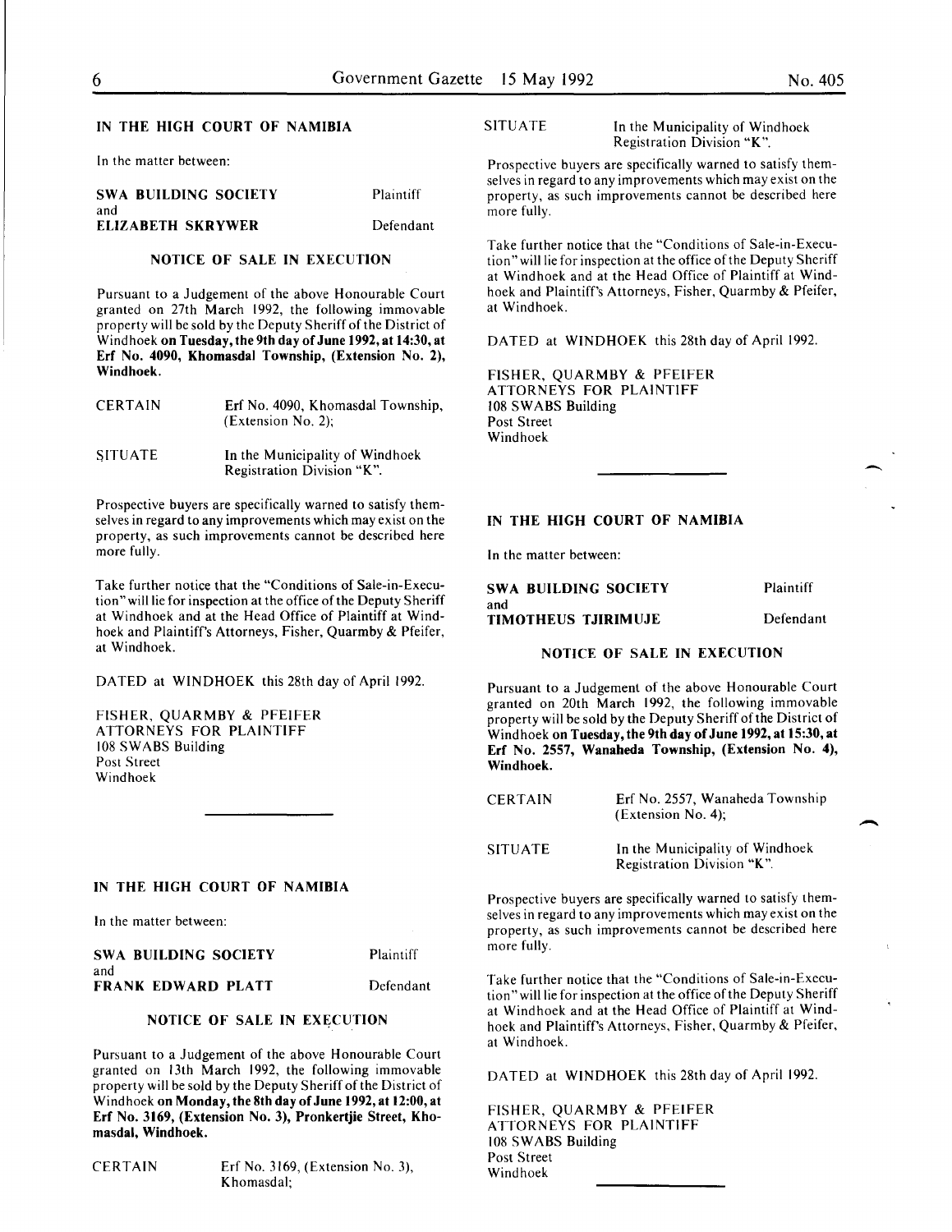| <b>SWA BUILDING SOCIETY</b><br>and    | <b>Plaintiff</b> |
|---------------------------------------|------------------|
| SARA ELIZABETH<br><b>SYDIE LEPPEN</b> | Defendant        |

#### NOTICE OF SALE IN EXECUTION

Pursuant to a Judgement of the above Honourable Court granted on 7th February 1992, the following immovable property will be sold by the Deputy Sheriff of the District of Windhoek on Monday, the 8th day of June 1992, at 10:00,at Erf No. 1287, (Extension No.5), Wanaheda, Windhoek.

| <b>CERTAIN</b> | Erf No. $1287$ , (Extension No. 5)<br>Wanaheda:               |
|----------------|---------------------------------------------------------------|
| <b>SITUATE</b> | In the Municipality of Windhoek<br>Registration Division "K". |

Prospective buyers are specifically warned to satisfy themselves in regard to any improvements which may exist on the property, as such improvements cannot be described here more fully.

Take further notice that the "Conditions of Sale-in-Execution" will lie for inspection at the office of the Deputy Sheriff at Windhoek and at the Head Office of Plaintiff at Windhoek and Plaintiff's Attorneys, Fisher, Quarmby & Pfeifer, at Windhoek.

DATED at WINDHOEK this 28th day of April 1992.

FISHER, QUARMBY & PFEIFER ATTORNEYS FOR PLAINTIFF 108 SWABS Building Post Street Windhoek

#### IN THE HIGH COURT OF NAMIBIA

In the matter between:

| <b>SWA BUILDING SOCIETY</b> | Plaintiff |
|-----------------------------|-----------|
| and                         |           |
| <b>AUGUST MATTHYS</b>       | Defendant |

# NOTICE OF SALE IN EXECUTION

Pursuant to a Judgement of the above Honourable Court granted on 27th March 1992, the following immovable property will be sold by the Deputy Sheriff of the District of Windhoek on Tuesday, the 9th day of June 1992, at 11:00, at Erf No. 96, (Extension No. 5), Jade Street, Khomasdal Township, Windhoek.

| <b>CERTAIN</b> | Erf No. 96, Khomasdal Township<br>$(Extension No. 5)$ :       |
|----------------|---------------------------------------------------------------|
| <b>SITUATE</b> | In the Municipality of Windhoek<br>Registration Division "K". |

IN THE HIGH COURT OF NAMIBIA Prospective buyers are specifically warned to satisfy themselves in regard to any improvements which may exist on the In the matter between: property, as such improvements cannot be described here more fully.

> Take further notice that the "Conditions of Sale-in-Execution" will lie for inspection at the office of the Deputy Sheriff at Windhoek and at the Head Office of Plaintiff at Windhoek and Plaintiff's Attorneys, Fisher, Quarmby & Pfeifer, at Windhoek.

DATED at WINDHOEK this 28th day of April 1992.

FISHER, QUARMBY & PFEIFER ATTORNEYS FOR PLAINTIFF 108 SWABS Building Post Street Windhoek

### IN THE HIGH COURT OF NAMIBIA

In the matter between:

SWA BUILDING SOCIETY and NICOLAAS JACOBUS WILLEMSE Plaintiff Defendant

#### NOTICE OF SALE IN EXECUTION

Pursuant to a Judgement of the above Honourable Court granted on 20th March 1992, the following immovable property will be sold by the Deputy Sheriff of the District of Windhoek on Tuesday, the 9th day of June 1992, at 10:00, at Erf No. 2725, Khomasdal, (Extension No. 4), Willa Fielies Street, Windhoek.

| <b>CERTAIN</b> | Erf No. $2725$ (Extension No. 4)<br>Khomasdal Township;       |  |
|----------------|---------------------------------------------------------------|--|
| <b>SITUATE</b> | In the Municipality of Windhoek<br>Registration Division "K". |  |

Prospective buyers are specifically warned to satisfy themselves in regard to any improvements which may exist on the property, as such improvements cannot be described here more fully.

Take further notice that the "Conditions of Sale-in-Execution" will lie for inspection at the office of the Deputy Sheriff at Windhoek and at the Head Office of Plaintiff at Windhoek and Plaintiff's Attorneys, Fisher, Quarmby & Pfeifer, at Windhoek.

DATED at WINDHOEK this 28th day of April 1992.

FISHER, QUARMBY & PFEIFER ATTORNEYS FOR PLAINTIFF 108 SWABS Building Post Street Windhoek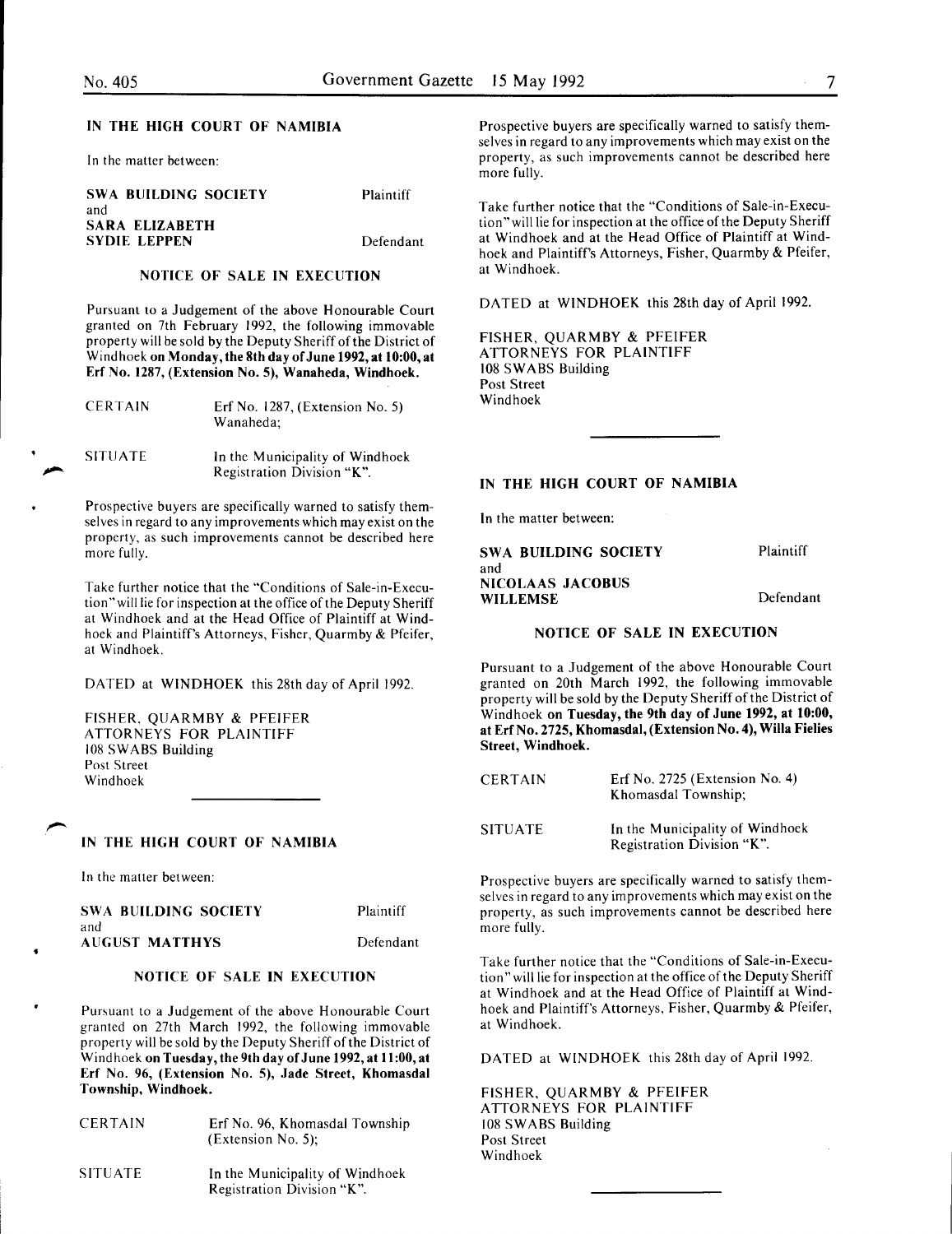#### IN THE MAGISTRATE'S COURT OF WINDHOEK

|  | HELD AT WINDHOEK |  | <b>CASE NO.: 799/91</b> |
|--|------------------|--|-------------------------|
|  |                  |  |                         |

In the matter between:

| <b>SWA BUILDING SOCIETY</b>          | Plaintiff |
|--------------------------------------|-----------|
| and<br><b>OSMOND SANDILE MWELLIE</b> | Defendant |

# NOTICE OF SALE IN EXECUTION

In execution of a Judgement granted by the above Honourable Court, the following property will be sold by public auction by the Court Messenger for the District of Windhoek on Wednesday, the 3rd day of June 1992, at 14:00, at the Remaining Extent of Erf No. 2176, Windhoek Township.

| <b>CERTAIN</b> | Remaining Extent of Erf No. 2176,<br>Windhoek Township:       |
|----------------|---------------------------------------------------------------|
| <b>SITUATE</b> | In the Municipality of Windhoek<br>Registration Division "K"; |

with all improvements thereon.

#### CONDITIONS OF SALE:

- I. The Sale is subject to the provisions of the Magistrate's Court Act No. 32 of 1944 as amended, and the property will be sold "voetstoots" according to the existing title deed.
- 2. One-tenth of the purchase price shall be payable immediately after the Sale in cash, the balance together with interest thereon at 21% against transfer, which transfer shall be given without delay.
- 3. With improvements on the property although no warranty is given in this regard.
- 4. The complete Conditions of Sale will be read ot at the time of the sale, and may be inspected beforehand at the offices of the Court Messenger, the SWA Building Society and Plaintiff's attorneys at Windhoek.

FISHER, QUARMBY & PFEIFER ATTORNEYS FOR PLAINTIFF 2nd Floor SWABS Building Post Street P.O. Box 37 Windhoek

#### IN THE HIGH COURT OF NAMIBIA

In the matter between:

| NAMIB BUILDING SOCIETY   | Plaintiff |
|--------------------------|-----------|
| and<br><b>PAUL OUECK</b> | Defendant |

### NOTICE OF SALE IN EXECUTION

In execution of a Judgement of the above Honourable Court in the above action, a sale without reserve will be held by the Deputy Sheriff, Windhoek, at Erf 304, Papagaaien Road, Hochland Park, on 27 May 1992, at 09:00, of the undermentioned property.

| <b>CERTAIN</b>     | Erf 304, Papagaaien Road,<br>Hochland Park;                                                                                                                                                                                                                                                                                         |
|--------------------|-------------------------------------------------------------------------------------------------------------------------------------------------------------------------------------------------------------------------------------------------------------------------------------------------------------------------------------|
| <b>SITUATE</b>     | In the Municipality of Windhoek<br>Registration Division "K";                                                                                                                                                                                                                                                                       |
| MEASURING          | 1080 square metres;                                                                                                                                                                                                                                                                                                                 |
| <b>IMPROVEMENT</b> | Three-bedroom dwelling house with<br>sitting room, dining room, kitchen,<br>two bathrooms, barbeque, carport<br>and packroom;                                                                                                                                                                                                       |
| <b>TERMS</b>       | 10% of the purchase price and the<br>auctioneer's commission must be paid<br>on the date of the sale. The further<br>terms and conditions of the sale will<br>be read prior to the auction and lie for<br>inspection at the office of the Deputy<br>Sheriff, Windhoek, and at the offices<br>of the execution creditor's attorneys. |

DATED at WINDHOEK this 22nd day of April 1992.

DR. WEDER, KRUGER & HARTMANN W.H. DICKS ATTORNEYS FOR PLAINTIFF Nimrod Building Casino Street Windhoek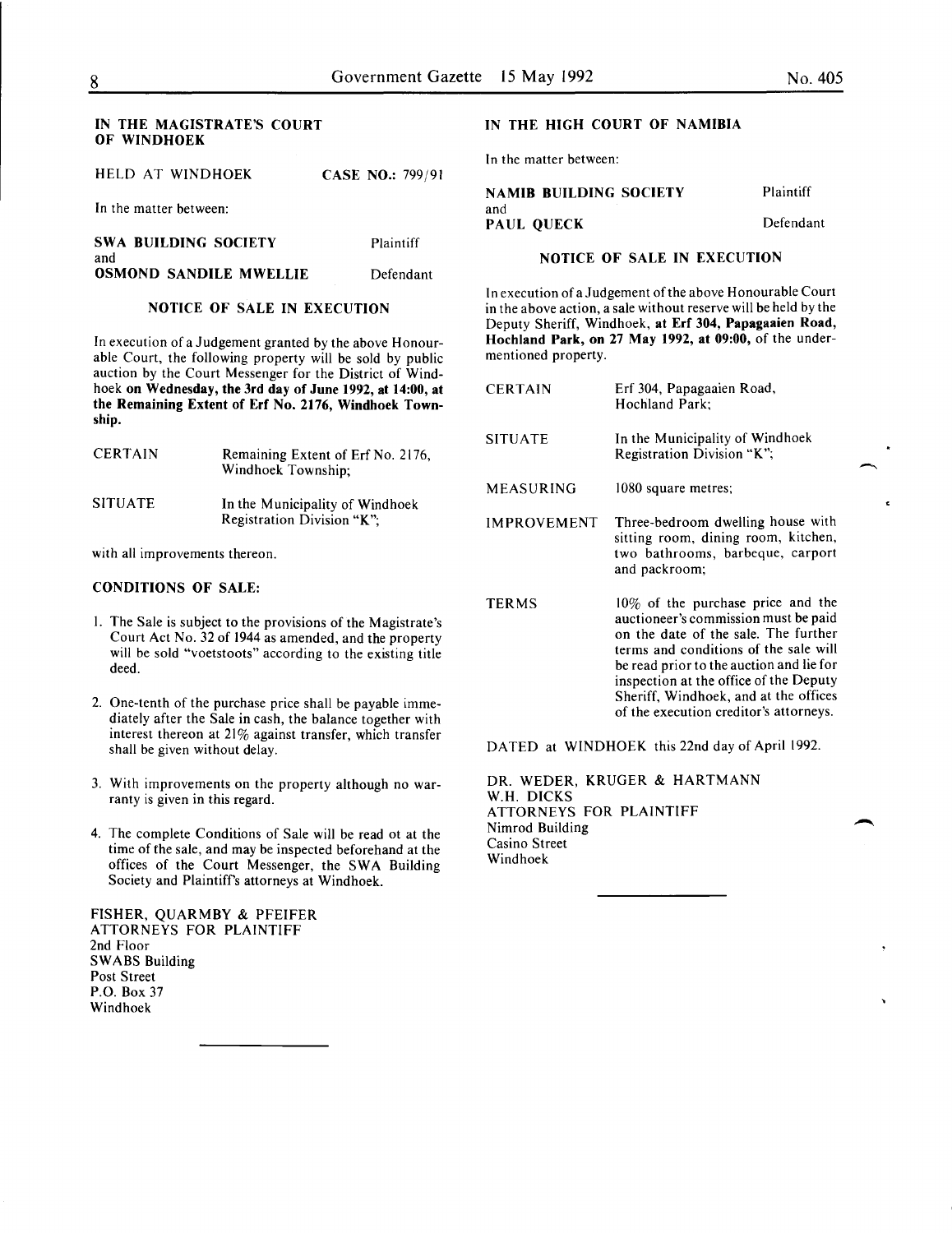### IN THE HIGH COURT OF NAMIBIA

In the matter between:

| NAMIB BUILDING SOCIETY      | Plaintiff |
|-----------------------------|-----------|
| and<br><b>JOHANNES NELL</b> | Defendant |

#### NOTICE OF SALE IN EXECUTION

In execution of a Judgement of the above Honourable Court in the above action, a sale without reserve will be held by the Deputy Sheriff, Windhoek, at Erf 2557, Danie Strydom Street, Khomasdal, on 27 May 1992, at 10:00, of the undermentioned property:

| <b>CERTAIN</b> | Erf 2557, Danie Strydom Street,<br>Khomasdal;                                                                                                                                                                                                                                                                                          |
|----------------|----------------------------------------------------------------------------------------------------------------------------------------------------------------------------------------------------------------------------------------------------------------------------------------------------------------------------------------|
| <b>SITUATE</b> | In the Municipality of Windhoek<br>Registration Division "K";                                                                                                                                                                                                                                                                          |
| MEASURING      | 480 square metres;                                                                                                                                                                                                                                                                                                                     |
| IMPROVEMENT    | Two-bedroom dwelling house with<br>sitting room, kitchen and bathroom;                                                                                                                                                                                                                                                                 |
| <b>TERMS</b>   | $10\%$ of the purchase price and the<br>auctioneer's commission must be paid<br>on the date of the sale. The further<br>terms and conditions of the sale will<br>be read prior to the auction and lie for<br>inspection at the office of the Deputy<br>Sheriff, Windhoek, and at the offices<br>of the execution creditor's attorneys. |

DATED at WINDHOEK this 22nd day of April 1992.

DR. WEDER, KRUGER & HARTMANN W.H. DICKS ATTORNEYS FOR PLAINTIFF Nimrod Building Casino Street P.O., Box 864 Windhoek

### IN THE HIGH COURT OF NAMIBIA

In the matter between:

SWA BUILDING SOCIETY and PATRICK KEMP

Plaintiff Defendant

#### NOTICE OF SALE IN EXECUTION

Pursuant to a Judgement of the above Honourable Court granted on 28th February 1992, the following immovable property will be sold by the Deputy Sheriff of the District of Windhoek on Tuesday, the 9th day of June 1992, at 09:00, at Erf No. 1231, (a Portion of Erf 1479), Tauben Street, Hochlandpark Township, Windhoek.

| <b>CERTAIN</b> | Erf No. 1231, (a Portion of Erf 1479),<br>Hochlandpark Township; |
|----------------|------------------------------------------------------------------|
| <b>SITUATE</b> | In the Municipality of Windhoek<br>Registration Division "K".    |

Prospective buyers are specifically warned to satisfy themselves in regard to any improvements which may exist on the property, as such improvements cannot be described here more fully.

Take further notice that the "Conditions of Sale-in-Execution" will lie for inspection at the office of the Deputy Sheriff at Windhoek and at the Head Office of Plaintiff at Windhoek and Plaintiff's Attorneys, Fisher, Quarmby & Pfeifer, at Windhoek.

DATED at WINDHOEK this 28th day of April 1992.

FISHER, QUARMBY & PFEIFER ATTORNEYS FOR PLAINTIFF 108 SWABS Building Post Street Windhoek

#### THE ALIENS ACT, 1937

#### NOTICE OF INTENTION OF CHANGE OF SURNAME

I, NDINELAO NAUFIKU HAMUKOTO, residing at Onamulunga, Ondangwa, and presently being unemployed, intend applying to the Minister of Civic Affairs for authority under section 9 of the Aliens Act, 1937, to assume the surname HAMUKOTO for the reason that my present surname is my father's christian name.

I previously bore the name DANIEL.

Any person who objects to my assumption of the said surname of HAMUKOTO should as soon as may be lodge his/her objection, in writing, with a statement of his/her reasons therefor, with the Magistrate of Windhoek.

(Sgd.) N. HAMUKOTO P.O. Box 596 Ondangwa Dated: *5* May 1992.